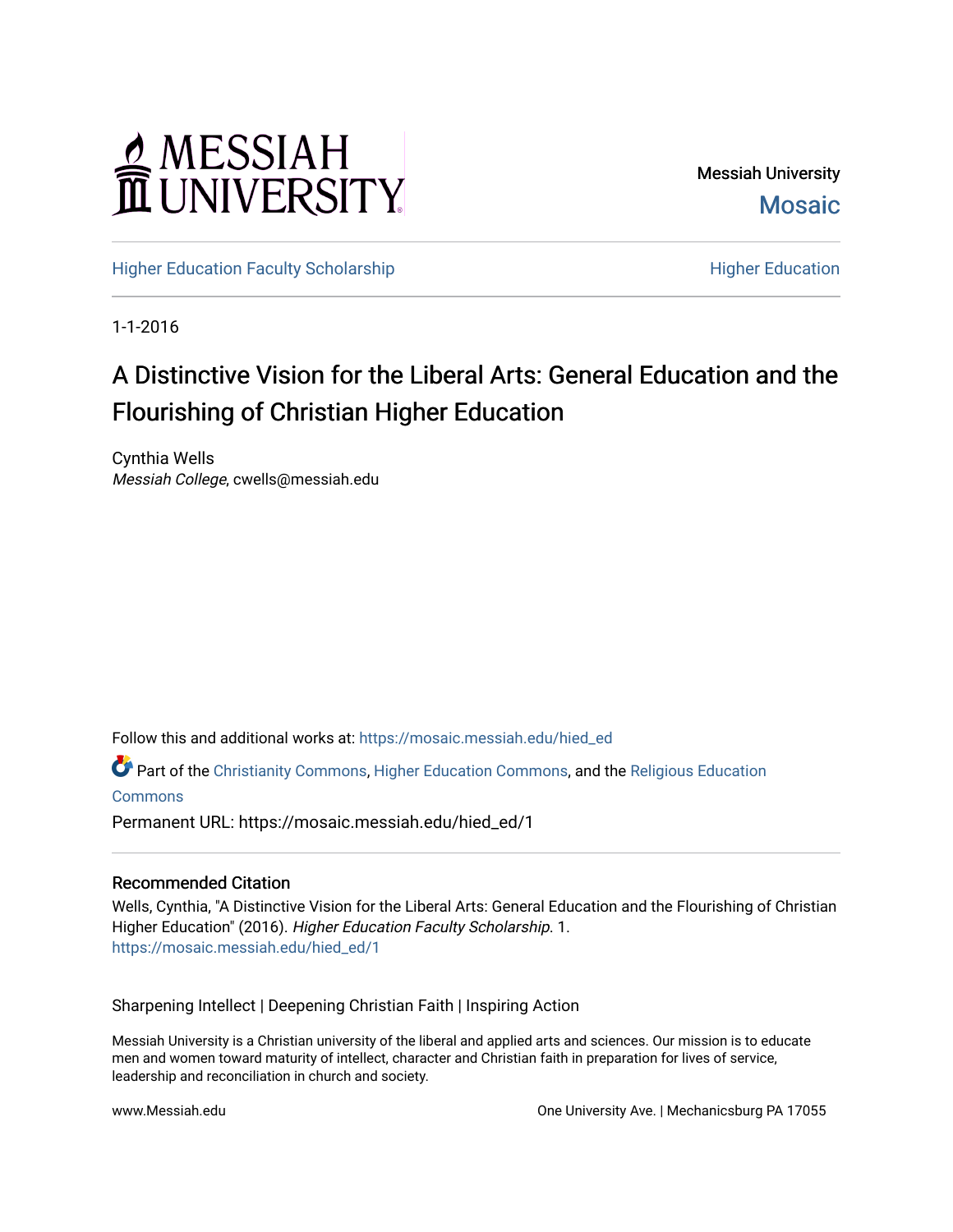A Distinctive Vision for the Liberal Arts: General Education and the Flourishing of Christian Higher Education.

This article argues that a coherent and inspired general education program, infused with a deliberate vision of the liberal arts, is crucial to the flourishing of Christian higher education. This article begins by describing the context and status of general education, emphasizing how this element of the educational program falls short in embodying a distinctive mission of Christian higher education. This article then contends that a vibrant vision of general education will be grounded in particular aspects of a liberal arts education that fulfill crucial outcomes of the Christian university, specifically cultivating the formal virtues and fostering meaning and purpose. The article concludes with recommendations for advancing the aims of general education within Christian higher education, highlighting the benefits of a common curriculum and intentional faculty development.

In his recent book, *Where You Go Is Not Who You'll Be*, Frank Bruni ([ 6]) argues that where one attends college does not determine who one becomes. Although Bruni's book makes an important case against "college admissions mania," the frenzied fixation on getting into the most selective colleges, his rhetoric that college is not decisive in identity formation goes too far. Bruni's argument that college choice does not determine whether graduates win a Pulitzer Prize, found a Fortune 500 company, or run for President of the United States may be accurate; however, he conflates identity with professional success. Bruni's examples address what an individual accomplishes in the world, but do not reflect that individual's full personhood. Christian higher education is, in fact, predicated on the ideal that a particular college can and should be determinative in shaping "who you'll be."

The pedagogical question is how institutions that are part of the movement of Christian higher education actually implement such a lofty ideal. In many ways, Christian postsecondary institutions in the United States offer professional preparation that is similar to any other college or university. Accreditation standards for academic programs ensure that the disciplinary content of nursing, chemistry, and engineering, to name a few examples, will largely be the same. However, the manner in which disciplinary content is taught, and how the curriculum intentionally helps students make sense of their lives as they prepare to serve in their professions, can and should be remarkably different in Christian higher education.

Although there are many ways to fulfill this vision, one way in which Christian colleges and universities should be distinctive is through the general education program. This dimension of the educational program has the potential to be a "primary site of implementation, coherence, and community" in embodying the mission of Christian higher education (Fant, [17], p. 28). Christian institutions that offer a distinctive and missional general education curriculum provide a "vibrant countercultural witness" (Glanzer & Carpenter, [21], p. 299). Too often, however, general education in the Christian college reflects the broader academic culture rather than serving as a countercultural witness. It is time to imbue our vision for general education with the distinctive ideals of Christian higher education.

Several provocative questions undergird this article, among them: What are distinctive contributions of Christian higher education in the present? How does general education in the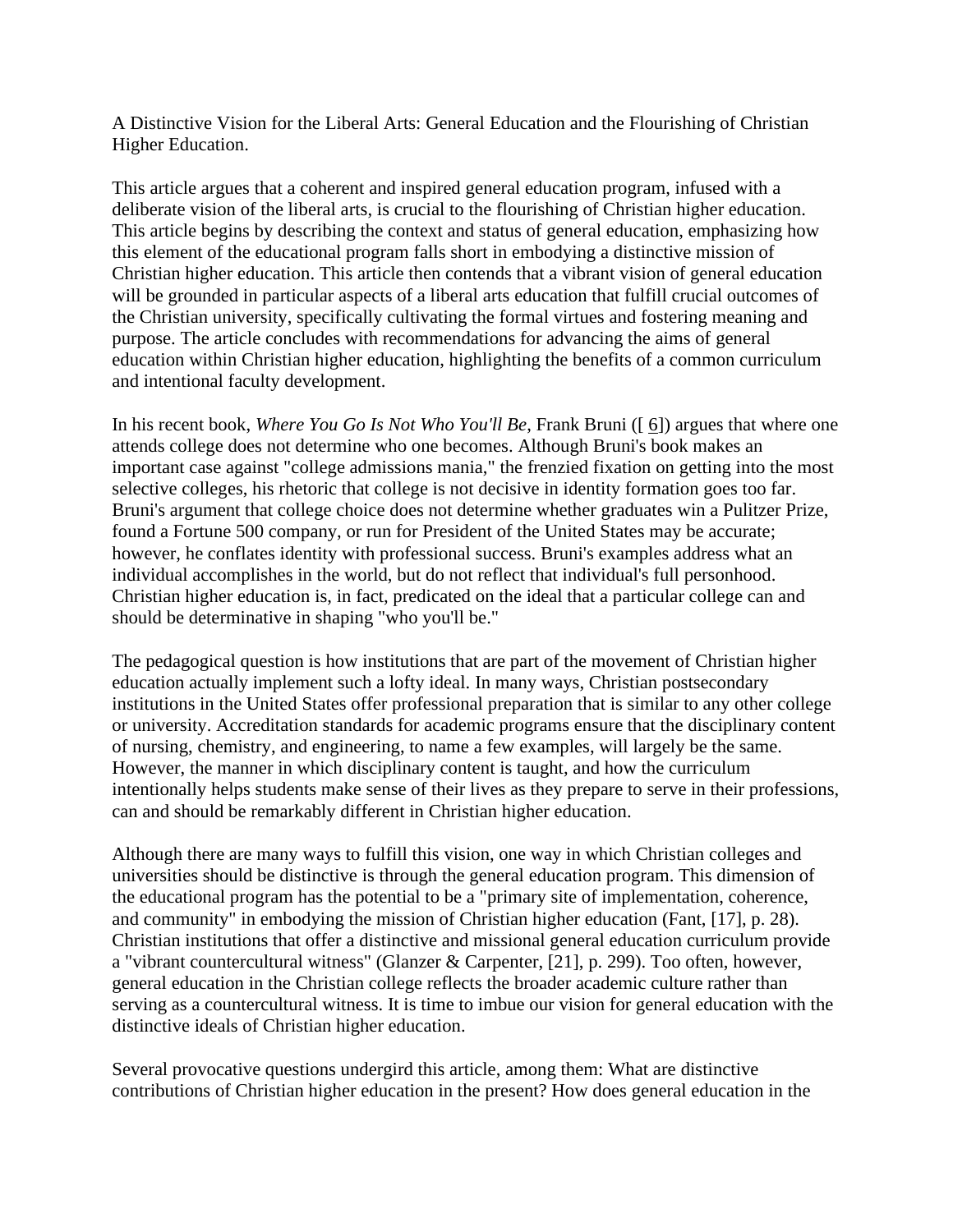current context embody these distinctives? What role should general education play in ensuring the future flourishing of Christian higher education, as well as the flourishing of students who graduate from these institutions? To explore these queries, I begin by describing the current status of general education, emphasizing how this element of the educational program often falls short in respect to the goal of fully and coherently embodying a distinctive mission of Christian higher education. I then argue for a vibrant vision of general education in Christian higher education that is grounded in aspects of a liberal arts education that distinctly fulfill key outcomes of the Christian university. Finally, I offer specific recommendations for advancing the distinctive aims of general education in Christian higher education.

Let me be clear at the onset: General education is not the sole means to achieve these ends, nor does it fulfill these ends in isolation from other dimensions of the academy. However, general education offers a distinct and vital space that holds tremendous and largely untapped potential to advance the aims of Christian higher education. Ultimately, this article argues that a coherent and inspired general education program, infused with a deliberate vision of the liberal arts, is crucial to the flourishing of Christian higher education in the 21st century.

#### The Context and Status of General Education

Historically, general education has been considered a hallmark of higher education in the United States (Gaston, [19]; Rudolph, [44]). This component of U.S. higher education has been held in high esteem and even considered to be a curricular model by educational leaders shaping postsecondary offerings in other countries (Gaston, [19]; Handstedt, [25]; Roche, [43]; Tsui, [50]; Zakaria, [53]). Nevertheless, general education has been harshly critiqued. Boyer ([ 4]) identified general education as the "neglected stepchild" (p. 2) of undergraduate education. Moreover, general education has been criticized as lacking coherence (Johnson & Ratcliff, [29]; Menand, [38]). At best, today's higher educatiosn context reflects a deep uncertainty regarding the value of general education (Delbanco, [12]; DeMillo, [11]; Hacker & Dreifus, [23]; Keeling & Hersh, [30]; Keller, [31]; Kronman, [33]; Levine, [34]; Taylor, [49]).

General education in the Christian college is not immune from critique (Fant, [17]). For some time, the curriculum of the Christian college has been criticized for disorganization and lack of unity (Sandin, [45]). Mannoia ([36]) characterized the design of general education in the Christian college as "haphazard." Furthermore, Glanzer ([20]) has described general education as being subservient to "subject disciplines instead of a larger vision for human flourishing" (p. 389). Glanzer's critique is particularly biting in pointing out that not only is general education in disarray, but that a vision of human flourishing, which should be paramount, has been hijacked by academic overspecialization. A lack of vision surrounding general education in the Christian college has given rise to confusion regarding its purposes and stultified our ability to fulfill educational aims that can and should be central to Christian higher education.

Some broader context regarding delivery models of general education is necessary not only to comprehend the challenges but also to navigate the way forward. There are three prototypes for delivering general education: distribution, core, and individual development (Allen, [ 1]). The distribution model does not dictate specific content or ideas; rather, it exposes students to a wide range of ideas and a variety of disciplinary content and methods by requiring them to complete a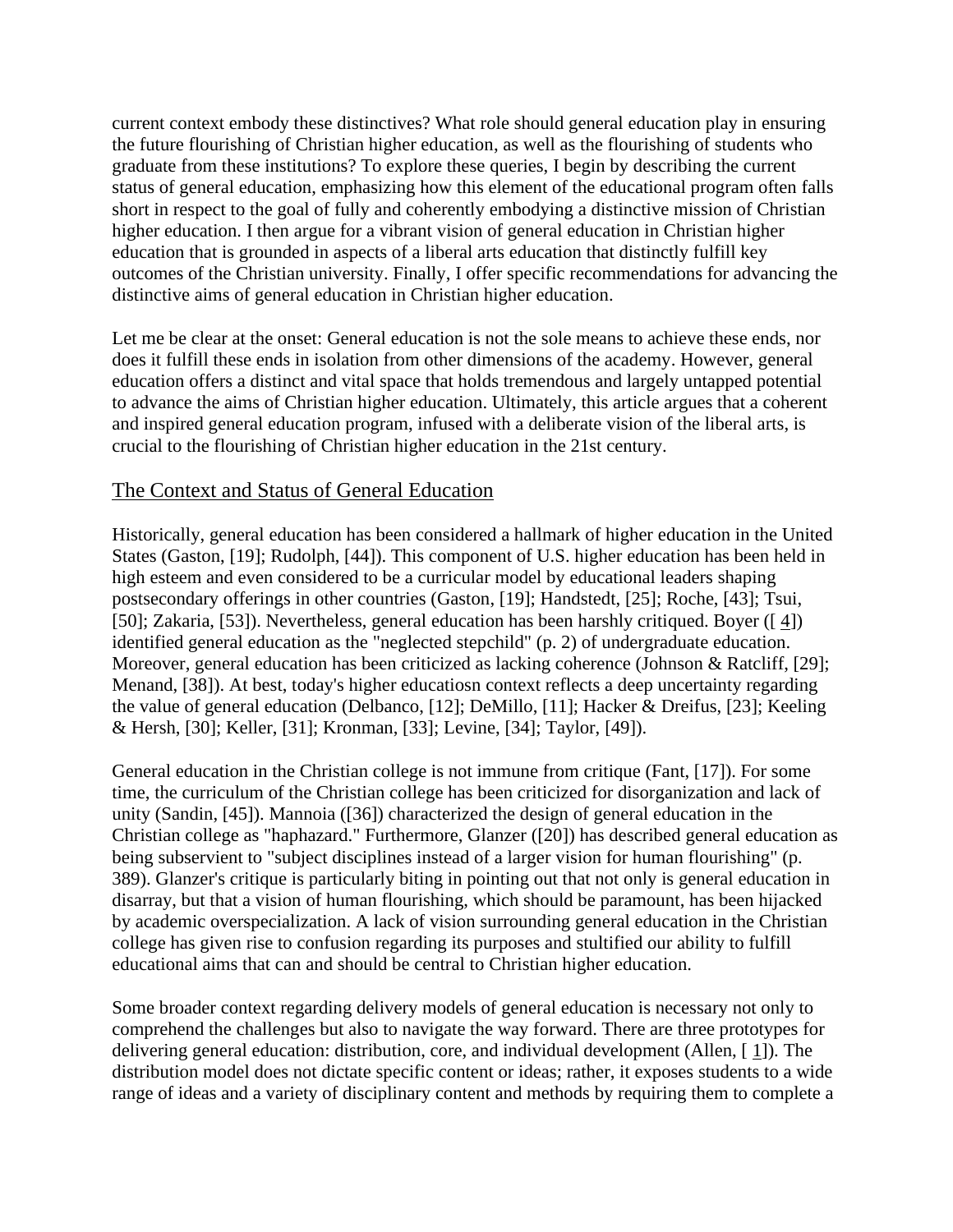certain number of courses outside the major. The courses that can be selected to meet general education requirements within a distribution model are departmental courses (e.g., disciplinary, specialized) that students choose across knowledge categories. For example, if students are required to fulfill a social science requirement as part of the general education curriculum, then courses such as Introduction to Psychology or Sociology 101 meet these general education requirements but also serve as departmental courses that introduce students to the major. The basis of the distribution model is to provide "breadth" to complement the "in-depth" study of the major (Allen, [ 1]; Menand, [38]).

The core model, on the other hand, presumes that there is a shared body of ideas that should be required for all students (Allen, [ 1]; Hanstedt, [25]; Menand, [38]; Nelson & Associates, [40]; Nussbaum, [41]). The core model requires all students at an institution to complete a series of prescribed courses. These are interdisciplinary courses taught by faculty drawn from a variety of fields. By design, all or most general education courses are outside the academic department and developed specifically for nonspecialist students (Hanstedt, [25]).

A third model for general education focuses on individual development; that is, advancing intellectual skills, interpersonal abilities, and personal growth through a deliberately created set of general education learning objectives that cut across the curriculum (Allen, [ 1]). The key distinction is that general education models that revolve around individual development focus on process rather than specific content (Katz, 2005).

The core model used in its purist form, in which all content is prescribed, is rare across higher education in the United States. In recent years, the individual development model has been evident in moves toward competency-framed general education programs.[ 1] A competency model of general education frames learning outcomes around identified skills, abilities, and capacities required for all undergraduates within an institution.

The distribution model is the most widely adopted model of general education (Allen, [ 1]; Handstedt, [25]). Although a distribution model ensures that students are exposed to a variety of ways of thinking, it falls short—when used in isolation—in helping students integrate knowledge or apply knowledge to particular concerns of professional aspiration or individual formation. Moreover, distribution models do not ensure that all students explore queries of meaning or put their intellectual skills into context. Furthermore, distribution models do little to help students make sense of general education itself, given that students pick and choose across knowledge categories but then are forced to make connections independently. These downsides must be mitigated in Christian higher education.

Misperceptions regarding general education's purpose are evident across constituencies in Christian higher education (Fant, [17]). For students, general education is often considered something to *get out of the way* rather than a desired destination or even a route worth exploring. Even worse, students too often believe that general education courses *get in the way* of major courses (Fant, [17]; Handstedt, [25]). In the minds of many faculty, general education is more a battlefield for academic turf than fertile ground for student learning and personal formation. Glanzer ([20]) argues that "[f]aculty committees housed in disciplines with particular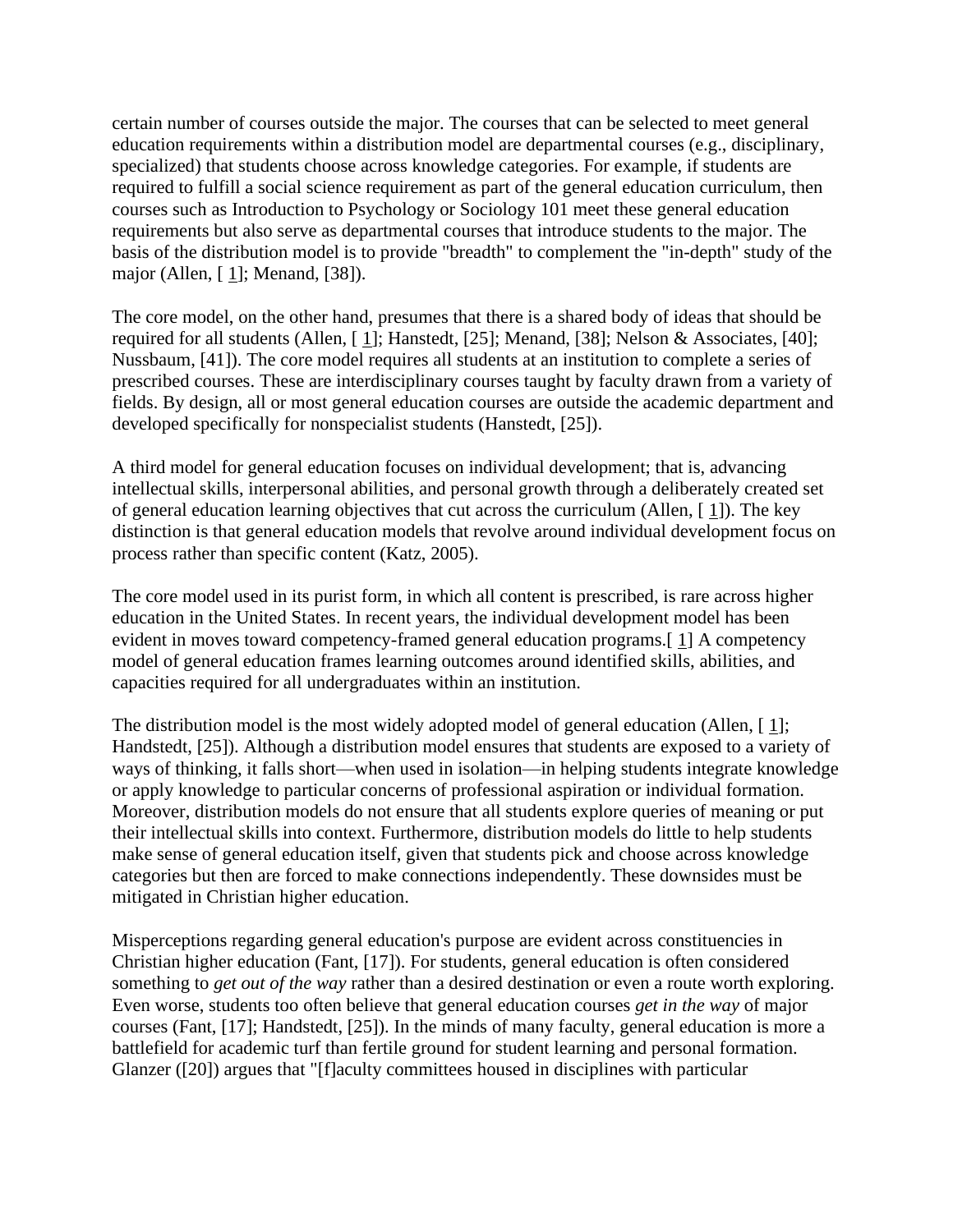professional ends tend to approach the task of shaping general education... as an arena in which their interests, classes, and professions need to be defended" (p. 389).

Misperceptions of general education extend beyond students and faculty. Individuals responsible for financial oversight of the institution consider general education to be a means to a balanced budget. Some general education courses are taught in large sections by entry-level faculty, whereas upper-division courses are delivered in small sections by tenured professors. In this manner, general education courses offset costs for upper-division courses (Fant, [17]). Senior academic leaders tread lightly on even the possibility of modifying general education, recognizing that such a conversation will open up the proverbial can of worms. Without a robust, shared vision for general education, varied perspectives only further perpetuate confusion and thwart efforts for renewal.

A clear and coherent argument for general education in the Christian college is particularly important amidst the current realities facing higher education. Across U.S. higher education, there has been a rise in alternative credit completion, such as standardized exams and dual enrollment of high school and college credits, as well as an increased number of students beginning their undergraduate coursework at community colleges in order to save costs. Students are transferring ("swirling") across multiple institutions en route to a baccalaureate degree (Allen, [ 1]; Selingo, [46]). Fant ([17]) identifies the particular challenge this poses for Christian colleges and universities, noting that "students are missing out on the very courses that are often the institutions' most distinctive courses in terms of mission and content" (p. 41). Further, the technical content of many fields has increased the number of credits required for the completion of the major, eliminating curricular space once held by general education (Fant, [17]). The means to achieving a general education, the message surrounding its importance, and the curricular space for advancing general education in Christian higher education are all at risk.

A lack of clarity surrounding the aims of general education today has particular significance for Christian colleges and universities (Wells, [51]), in part given that such institutions are called to "unity of purpose" (Eaton, [16], p. 138). For Christian colleges, the stakes related to a coherent curricular framework are high (Fant, [17]). In fact, Holmes ([27]) has argued that the general education program is a "key indicator of a Christian college's commitment to distinctive Christian higher education" (quoted in Mannoia, [37], p. 104). Glanzer and Ream ([22]) argue that Christian colleges and universities must "structure their curricula differently so that it coheres with their particular aims" (p. 205). It is one thing to pronounce the need for clarity of purpose. However, clarity of purpose presupposes a convincing and shared rationale for general education in the Christian university. A generative and feasible rationale for general education is found in an intentional employment of liberal arts ideals tailored to the distinctiveness of Christian higher education and to the flourishing of students.

#### A Vibrant General Education Vision for 21st-Century Christian Higher Education

What would an inspired and coherent purpose for general education look like within the distinctive context of Christian higher education? Coherence of purpose requires alignment among the social context, institutional mission, and educational program being offered (Boyer, [ 3], [ 4]; Boyer & Levine, [ 5]). Toward this end, a coherent general education program will fulfill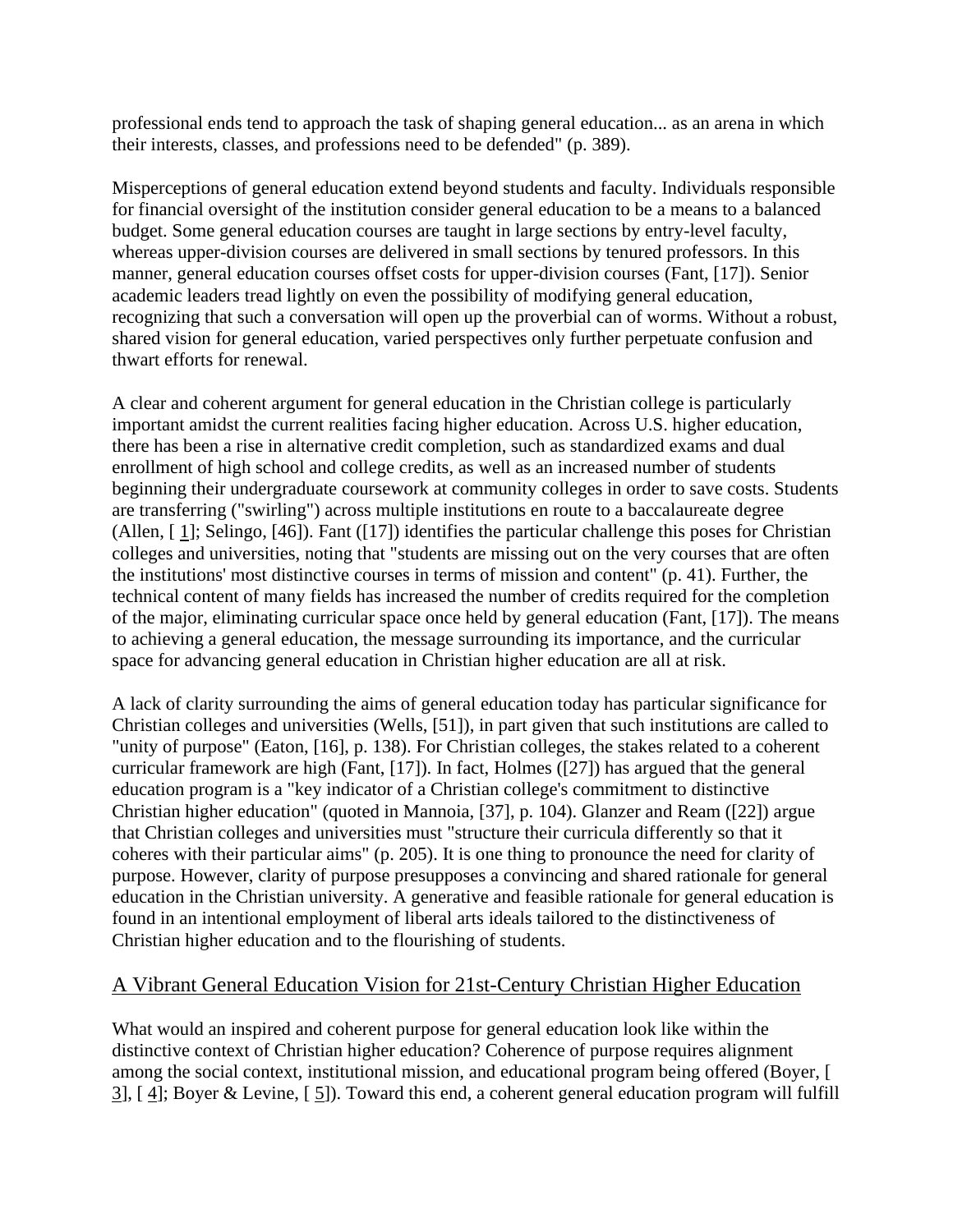societal needs that connect with institutional mission; moreover, these intentions will be clearly evident in the educational program itself. That is to say, general education will be *externally* coherent in that programs will help students comprehend the world, not only as it is but as it should be, if we are to fulfill our distinctive mission for Christian higher education. General education will also be *internally* coherent in that, at the institutional level, students will comprehend a clear purpose for general education courses and understand how these courses connect to each other, to their major, and to their cocurricular endeavors.

As a step toward realizing a coherent vision for general education in Christian higher education, I offer two broad claims. First, the liberal arts are crucial in fulfilling the aims of Christian higher education, and general education is the *only* curricular place that ensures that all students benefit from engaging the liberal arts. Second, general education in the Christian university should be grounded in particular aspects of the liberal arts that are tailored to advancing distinctives of Christian higher education. I will address the first claim by offering a brief historical context of the liberal arts in higher education and address why and how general education is an essential space in which to enact the aims of a liberal arts education in the context of the Christian university. I will then turn to the second claim, laying out how two marks of a liberal arts education are requisite to fulfilling the mission of Christian higher education in the present. I conclude with a modest proposal for how Christian colleges and universities put these ideals into practice.

#### General Education as a Vessel for a Liberal Arts Education

The term *liberal arts* finds its origins in the concept of *artes liberalis*, connoting those branches of knowledge suitable for a free individual. In the context of the first colleges in the United States, this ideal was composed of seven liberal arts. The first three, framed as the *trivium*, focused on cultivating an appreciation for language: grammar, rhetoric, and dialectic. To these were added the *quadrivium* that focused on the mathematical-physical arts: geometry, arithmetic, music, and astronomy (Kimball, [32]). Through focusing on these seven liberal arts, the colonial colleges purposed to prepare young men for clerical and civic leadership, and likely further study in law, medicine, and theology (Cohen & Kisker,  $[9]$ ; Rudolph,  $[44]$ ). Today, the liberal arts have broadened to include the arts and sciences (Roche, [43]). Another way to conceptualize the branches of knowledge that are rightly considered to encompass the liberal arts today is a threefold categorization of the humanities, natural sciences, and social sciences (Deresiewicz,  $[10]$ ).

The branches of knowledge associated with the liberal arts in the present are not only broader than the *quadrivium* and *trivium*, but also serve a larger function. In addition to being ends in and of themselves, the liberal arts serve as a means to contextualizing the specialized knowledge that has grown rapidly in higher education (Taylor, [49]). Today, the liberal arts provide an avenue to "place new and specialized knowledge within a larger mosaic" (Roche, [43], p. 6). Essentially, the liberal arts advance a holistic function that is crucial to Christian higher education.

General education is the primary venue through which most students access and benefit from a liberal arts education. The majority of college students today do not major in liberal arts disciplines (Ferrall, [18]; Menand, [38]; Zakaria, [53]).[ 2] As specialized education became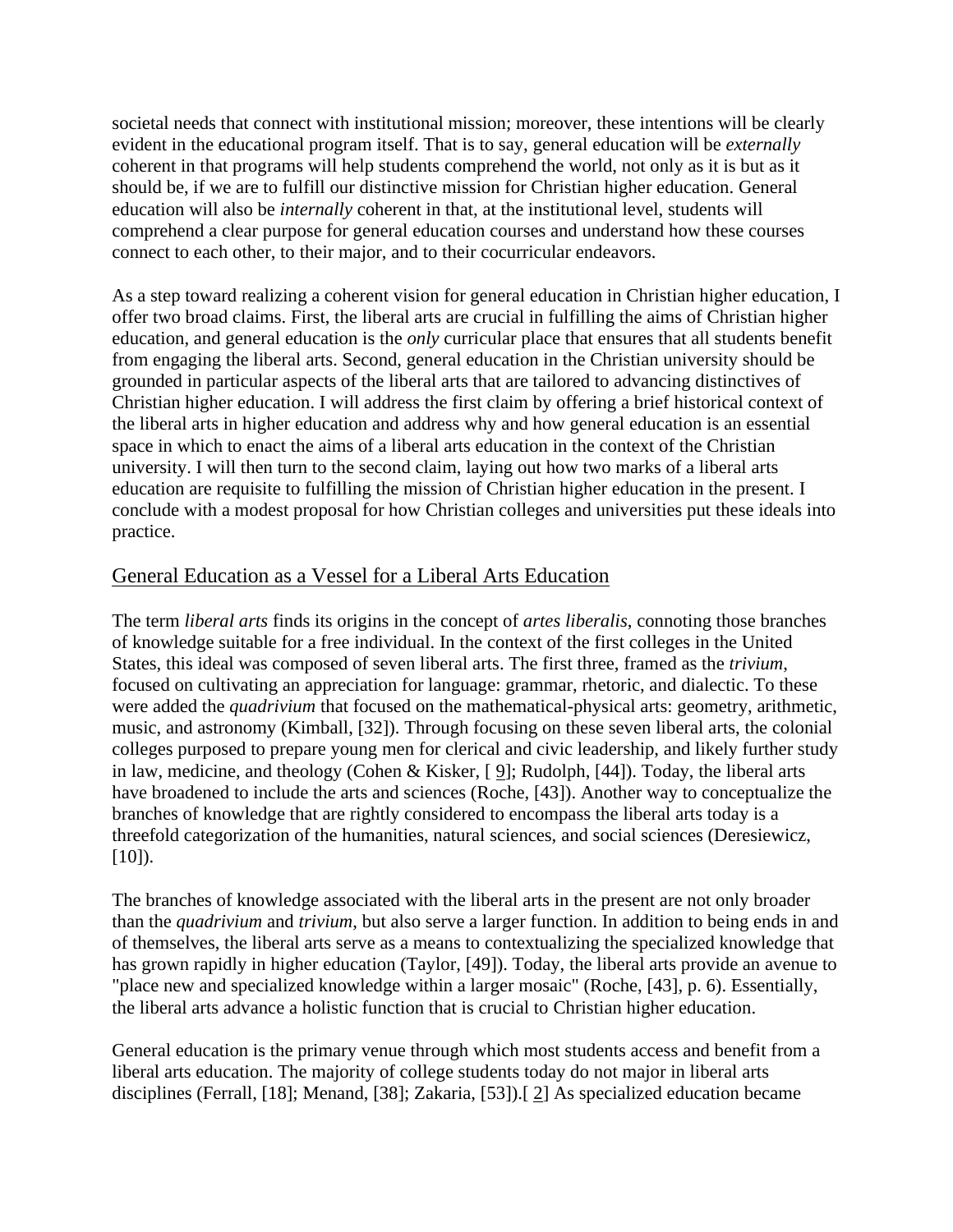more common over the course of higher education's history in the United States, the liberal arts were retained in general education programs (Fant, [17]). In Christian higher education today, one pivotal function of general education programs is to ensure that all students benefit from a liberal arts education. It is to these benefits that I now turn.

#### Marks of a Liberal Arts Education in Christian Higher Education

The arguments in favor of a liberal arts education are vast and varied (Chopp, [ 7]; Roche, [43]). Two aspects of a liberal arts education, however, are particularly salient for Christian colleges and universities, considering their mission for the 21st century. First, the liberal arts afford students the opportunity to advance the *formal virtues*, the "cultivation of those intellectual virtues that are requisite for success beyond the academy" (Roche, [43], p. 10). Second, engaging the liberal arts advances *meaning and vocational formation*, that is, forming identity and character as well as influencing commitment to a higher purpose (Chopp, [ 7]: Roche, [43]). Although these two purposes overlap, it is helpful to consider them separately and then to address their incarnation in the context of general education.

#### Formal Virtues

Cultivating the formal virtues means being excellent academically, a fundamental calling of Christian higher education. A liberal arts education helps students develop "formal virtues" such as the "ability to listen, analyze, weigh evidence, and articulate a complex view" (Roche, [43], p. 52). The liberal arts assist students in sharpening their analytical and verbal skills as well as expanding their creativity (Roche, [43]). The liberal arts also cultivate students' ability to appreciate difference and comprehend equity (Hurtado, [28]; National Council for Liberal Education and America's Promise, [39]). Being able to communicate well is also a virtue of liberal arts education. These formal virtues are critical outcomes for students in Christian higher education.

However, higher education is being critiqued for not achieving these very skills. Arum and Roska's ([ 2]) publication of *Academically Adrift* bemoans college students' inadequacies in "critical thinking, complex reasoning, and written communication" (p. 121). Employers repeatedly emphasize the need for college graduates with requisite skills in creative thinking and collaboration (Sportelli, [48]), and employers indicate that these skills are in short supply among college graduates (Hart Research Associates, [26]). Focusing on the liberal arts as part of an undergraduate education is thus important for all of higher education, and it is vital for Christian colleges and universities.

The liberal arts resonate with the Christian ideal to be transformed by the renewing of the mind so that we may "discern what is the will of God—what is good and acceptable and perfect" (Rom. 12:2, New Revised Standard Version). Listening, communicating ideas, and setting vision are skills needed among Christian leaders in and beyond the workplace. From the local church to international development agencies, we need Christian leaders who can identify challenges and discern ways to respond. The liberal arts offer a means to developing critical minds with strong convictions about the world, including how the world in which we live falls short of God's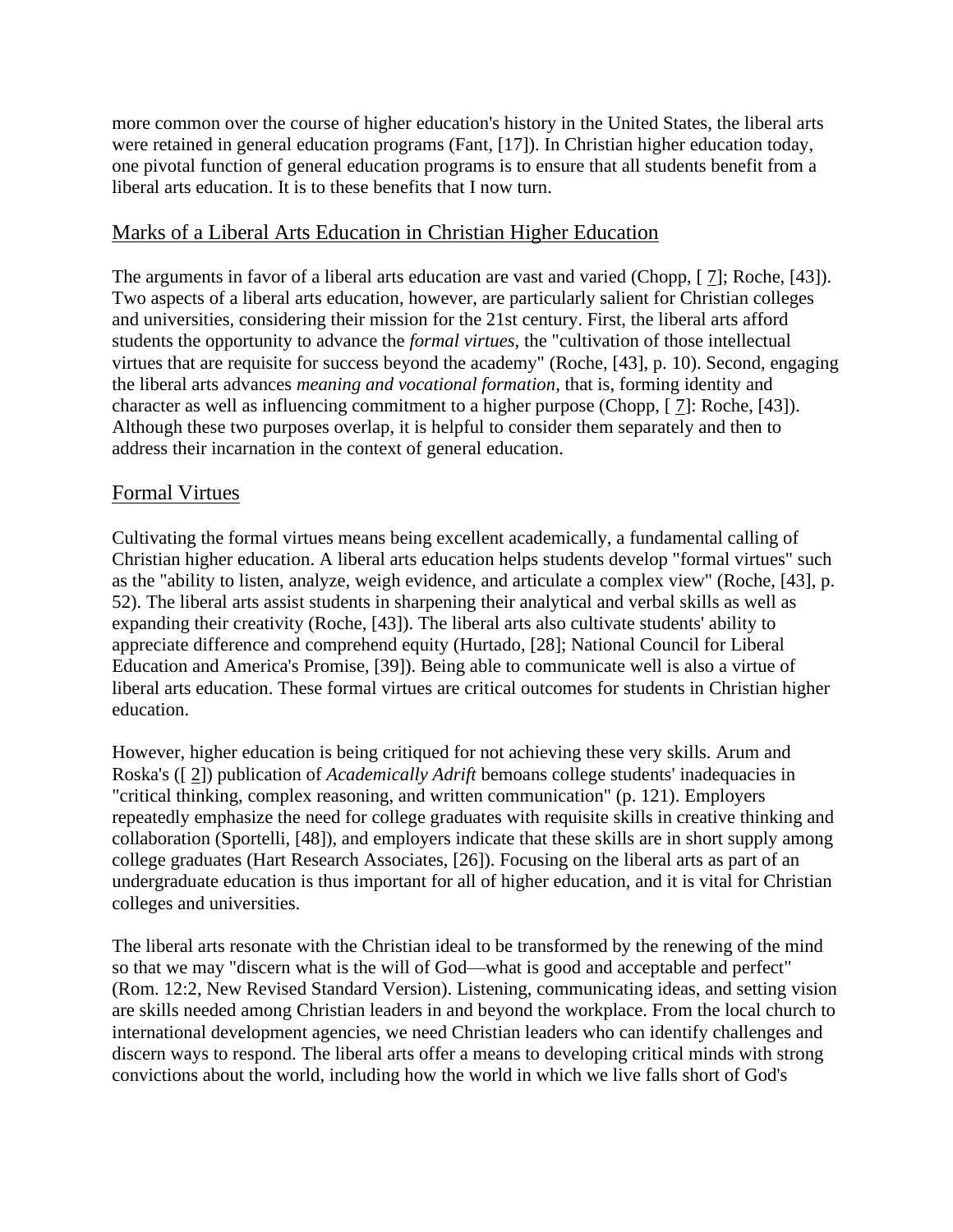vision. It is critical that Christian colleges place the liberal arts at the heart of their educational program in order to cultivate the next generation of thoughtful, visionary Christian leaders.

The formal virtues associated with the liberal arts also cultivate the ability to learn over a lifetime (Deresiewicz, [10]; Menand, [38]). Our calling as Christians is to continually learn and grow in order to bring the world ever more in line with the reign of God. The world's challenges are not static; thus, the analysis of the challenges faced by local, national, and global communities demands continual attention. A typical refrain is that the liberal arts helps students learn "as the world learns"; for the Christian college, the learning outcomes of the liberal arts are even more complex. Christian institutions certainly need to cultivate lifelong learners; graduates of Christian colleges and universities must be prepared to be a faithful and wise presence in the face of dynamic change. However, cultivating critical minds capable of lifelong learning must work in tandem with instilling a sense of connection to a higher purpose among our Christian leaders.

#### Meaning and Vocational Formation

Instilling a sense of meaning and purpose is a characteristic task of Christian colleges and universities. Yet the pressure to focus solely on career preparation, and even more specifically the emphasis on the economic utility of a degree as a barometer of higher education's value, has steered colleges and universities away from questions of meaning and identity (Deresiewicz, [10]; Kronman, [33]; Lewis, [35]). Unfortunately, Christian higher education is falling short of its call to educate for meaning. According to Eaton ([16]), the Christian university's purpose has been limited to developing skills by which students have the ability to "operate at the highest levels of our society" (p. 50) without providing a "map of meaning by which [students] might effectively use those competencies" (p. 50). Christian colleges must instill more than competencies.

While maintaining a commitment to professional preparation, Christian colleges and universities must help students make sense of their education and their lives. Christian higher education beckons students to consider knowledge in light of the larger question of *to what ends*, and to do so from a Christian perspective. This obligation to "help students think about their future commitments more deeply and in more complex ways" (Glanzer & Ream, [22], p. 191) results in students who are able to apply a Christian perspective to the "various academic pursuits that help us to understand the world and humankind's place in it" (Fant, [17], p. 35). Christian leaders who know themselves, including their weaknesses and gifts, and who have cultivated their passions, are crucial to the many contexts in which graduates of Christian higher education serve.

As the liberal arts advance the formation of identity and character, they encourage students to explore queries of personal meaning that are at the heart of the Gospel, including: Who am I? What makes a life significant? What are my convictions? How will I live and act? In the original sense, the liberal arts were *liberal* in that they sought to free individuals from selfish desires and delusions (Fant, [17]). The aims of a liberal arts education resonate with the Christian ideal to "be not conformed to the self" (Eph. 4:22a, New Revised Standard Version). Christian higher education should be "compelled by a transforming vision" toward "freeing students from the dominant values and dispositions of the day" (Slimbach, [47], p. 74).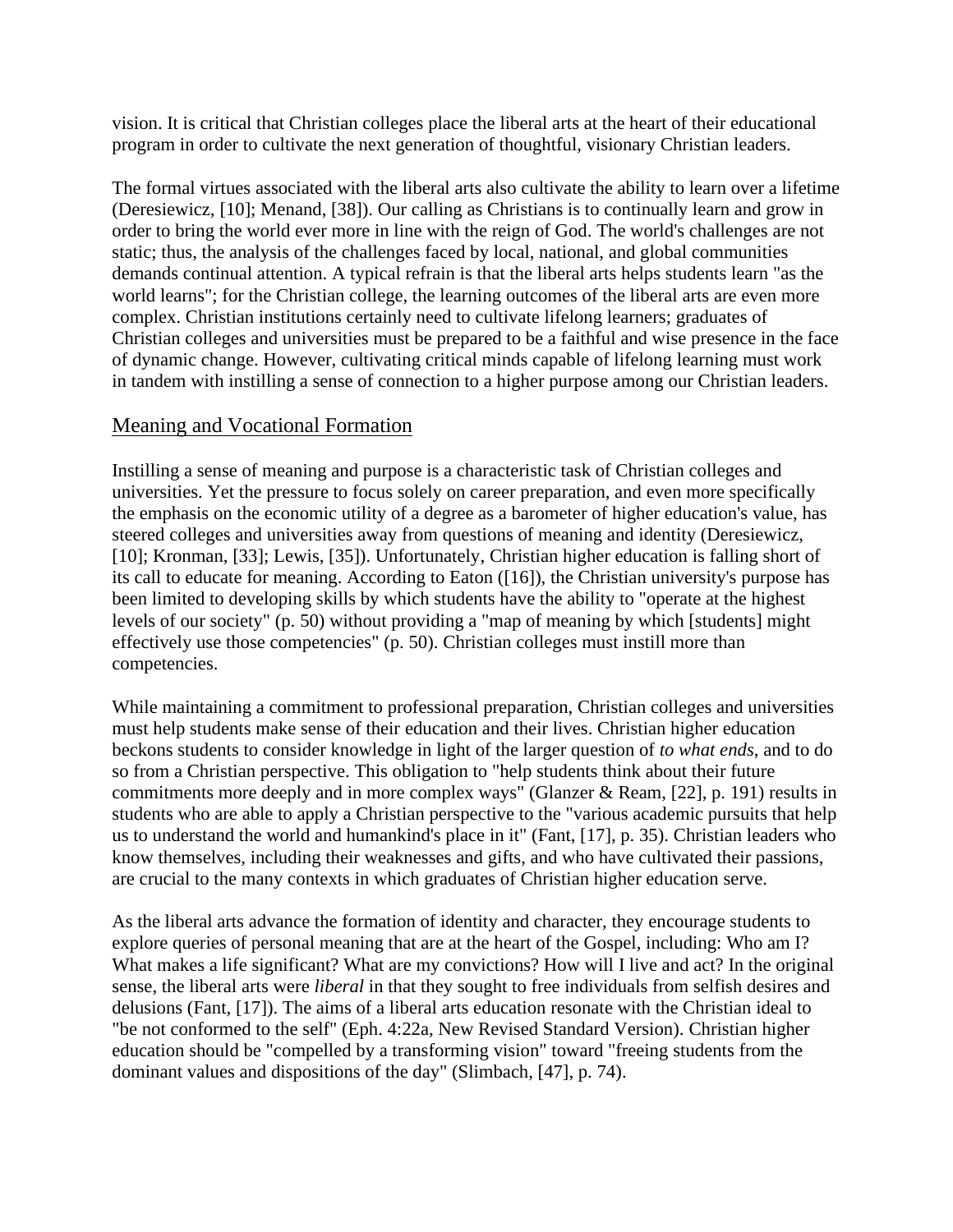Further, the Gospel imperative requires that we consider questions of identity and personal character within a context beyond the self: What is love and friendship? What is justice? What are my obligations to others? What are theirs to me?[ 3] These questions illustrate how the liberal arts are a means to vocation in the broadest sense of the word. As Roche ([43]) has articulated, "To develop a vocation, an ultimate concern or animating purpose, is to ask the question, how does the world differ from how it should be?" (p. 157). To cultivate Christian vocation is to consider how to respond to Jesus's command to love thy neighbor (Dockery, [14]). Students are transformed by engaging larger questions of meaning and purpose (Parks, [42]). For example, one recent comprehensive, empirical study determined that "sustained conversations with students about questions of purpose" resulted in a "recalibration of post-college trajectories that set graduates on journeys of significance and impact" (Clydesdale,  $[8]$ , p. xvii). Christian higher education must be designed to enact such trajectories of significance.

Taken together, it is clear that Christian higher education has a high calling. As Christian academic communities, Christian colleges and universities further formal virtues so that our graduates will demonstrate intellectual clarity and incisive analysis. Christian institutions influence the formation of persons who can continue to advance the formal virtues beyond their college years, as well as apply these virtues to our dynamic, global context in ways that bring the world into greater alignment with the reign of God. In addition, Christian colleges are charged with influencing identity and character so that graduates are grounded in Christian identity and in a moral orientation of Christian vocation. These aims cannot be achieved, despite the best efforts of excellent faculty, in courses designed primarily to impart technical knowledge or to advance professional preparation (Mannoia, [37]). Tackling these two intersecting liberal arts ideals demands focused examination of the role and function of general education in the Christian college. Specifically, a vigorous but more tightly configured and thoughtfully crafted general education program that reflects the distinctive vision for Christian higher education is a crucial and achievable means to fulfilling these lofty ideals.

### Reimagining General Education: A Modest Proposal to Re-Center Human and Institutional Flouris...

A general education program provides a pedagogical space to place crucial objectives at the heart of Christian higher education (Fant, [17]). A general education design rooted in liberal arts education that focuses on advancing formal virtues as well a meaning and vocational formation is a way to ensure that human flourishing takes center stage in Christian higher education. As stated earlier in this article, general education does not achieve these aims in isolation from other arenas in the academy. At the same time, a thoughtfully crafted and carefully implemented general education program provides a space in which these aims can be intentionally cultivated. Moreover, it enables other educational arenas to augment and reinforce these essential aims of general education in Christian higher education. Finally, such a design, when coupled with faculty development and well-equipped cocurricular educators, empowers a wider community of guides who can walk alongside students as they journey through and make sense of general education.

What might it look like to thoughtfully configure general education in the context of Christian higher education so that all students experience a salient educational vision of advancing formal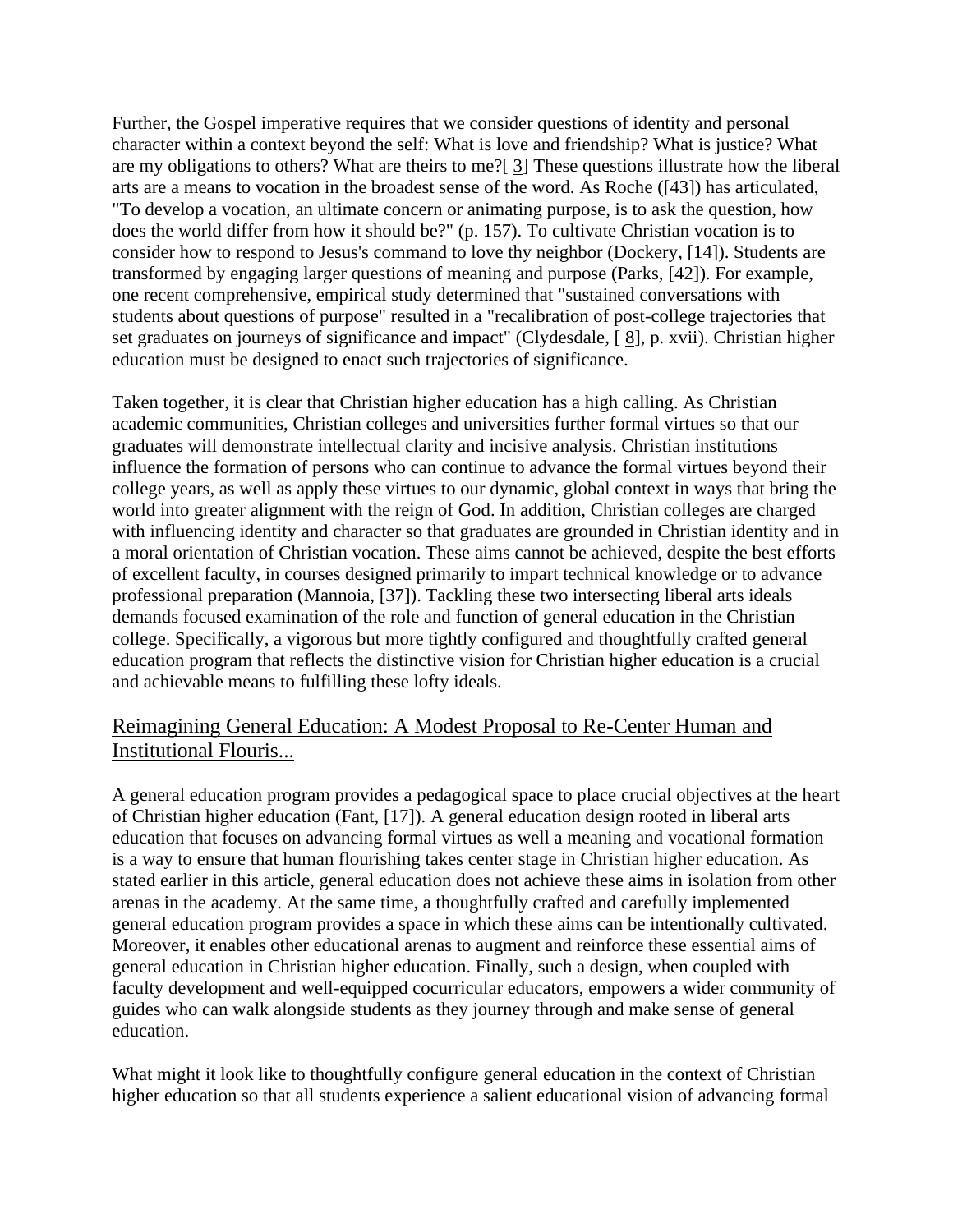virtues as well as meaning and vocational formation? On one level, each institution's particular mission and context heavily influences its vision of general education. At the same time, Christian higher education is called to do things differently than the status quo in higher education. If general education in Christian higher education is to be distinctive, it is crucial to recognize the limitations of the distribution model. The distribution model alone falls short in advancing the integrative education that is so critical to achieving a distinctive vision of Christian higher education. The distribution model does advance formal virtues but it does not, on its own, enable students to comprehend the *so what* of these virtues. Moreover, the distribution model of general education does not facilitate the connectedness that is necessary to meaning-making. We must mitigate these concerns without resorting to overly simplistic and unconstructive arguments to return to the primarily prescribed core program of the early 20th century.

A thoughtfully crafted common curriculum combined with a more tightly configured distribution model is a feasible step to advancing formal virtues as well as meaning and vocational formation in general education. The aim of the common curriculum, a modest subset of the curriculum that is shared by all students, is not to replace all distribution requirements or to negate or usurp the major. A common curriculum enables the integration of a variety of disciplinary content in order to achieve the aims of a liberal arts education in a distinctively Christian context.

A common curriculum offers a clear pedagogical space in which to articulate, reaffirm, and assess the achievement of formal virtues and meaning formation. A common curriculum includes shared content as well as shared learning objectives. Shared objectives ensure that formal virtues, such as intellectual clarity, incisive analysis, and rhetorical ability, are advanced. To advance meaning and vocational formation demands more than shared objectives, but extends to shared content. At the same time, there needs to be room for faculty to make these courses their own; that is, common content is crucial, but does not mean that every text across all courses is the same. Rather, shared content will compose a portion of the courses in the common curriculum. Institutional mission and theological heritage should dictate the particularities for shared content; the point is flexibility and unity rather than constriction and uniformity. By emphasizing shared experience, a common curriculum provides faculty and students with "effective points of reference" and "teachable moments" (Fant, [17], p. 40) for discussion. While the common curriculum might be as few as six credits, a common curriculum provides a connective space across the educational experience that enables students to discuss ideas and texts with those beyond their own disciplinary contexts and friendship groups. It also offers a space in which faculty can help students make and renew connections between their studies, their experiences, and their own Christian vocation.

What will moving to a common curriculum require? It will require compromise and making our general education distribution requirements smaller. It will also require letting go of our preconceived ideas as to what constitutes a Christian liberal arts education. As noted previously in this article, there is no consensus as to which disciplines comprise the liberal arts today. As such, it is simply inaccurate to say that a liberal arts education is incomplete without devoting a distribution requirement to any particular academic discipline. As noted earlier, the curricular space available for general education in higher education at large is shrinking amidst greater demands from professional accreditation programs. Thus, a common curriculum cannot occur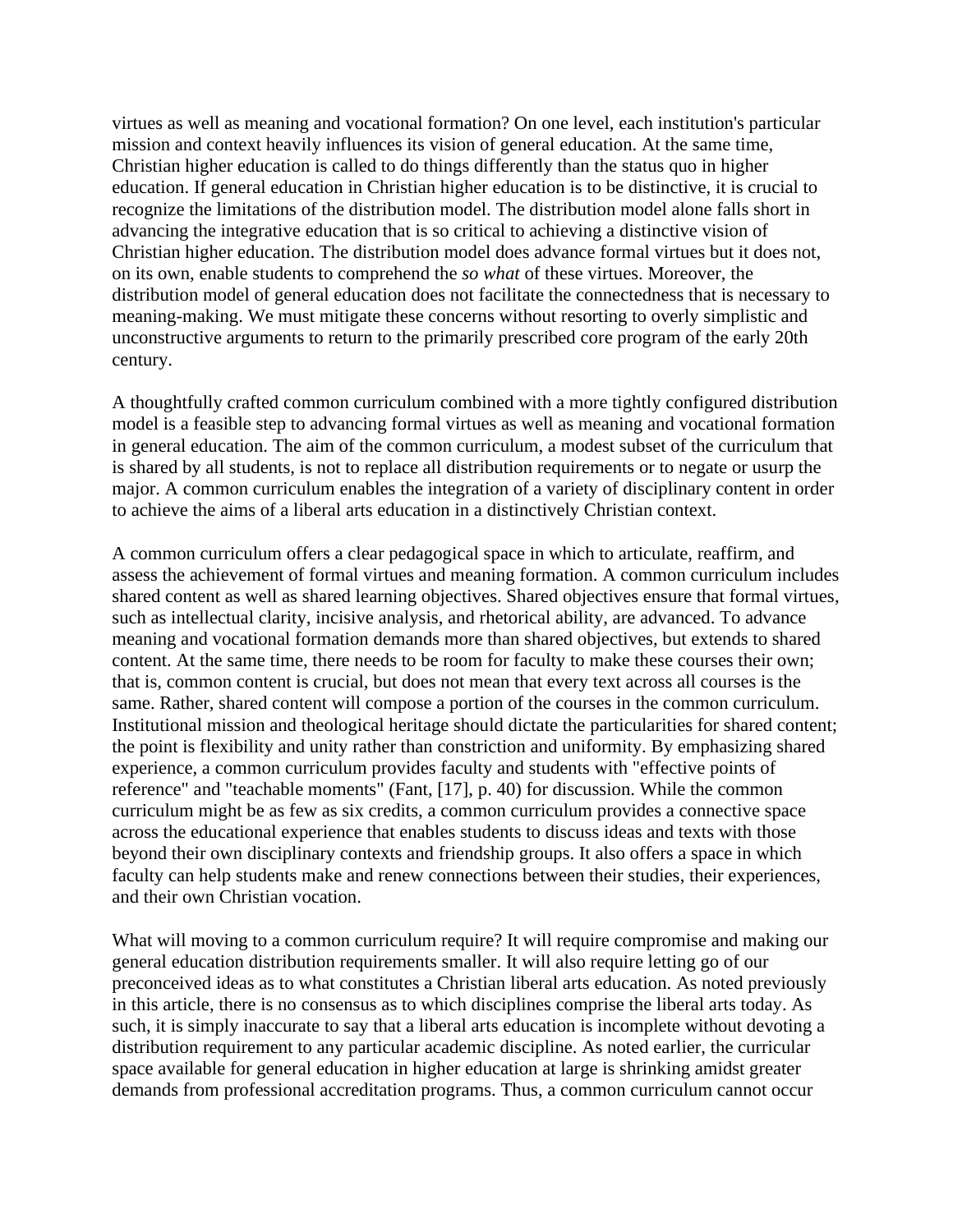through accretion. We cannot simply add general education requirements in order to make room for a common curriculum. There must be reductions in the general education distribution requirements in order to make space for a common curriculum but also to make better use of general education on the whole.

Pointedly, *more* general education is not necessarily *better* general education. As one hypothetical illustration, in a context of concern about increased credits for the major crowding out the 50 general education credits in a 120-credit degree, the more pressing concern is whether those general education credits provide a meaningful and comprehensible education in the first place. A common curriculum combined with a streamlined distribution model enables Christian higher education to embed distinctive liberal arts aims within the current academic circumstances.

General education is a curricular space in which doing more with less makes sense. To offer one radical idea, perhaps the preparation of students in terms of written communication and verbal communication should be addressed in the common curriculum rather than advanced via departmentally siloed requirements "owned" by the English and Communication departments. After all, are not the ability to write and speak interconnected? Moreover, both are tied to engaging significant ideas, whether in reading significant texts or in experiencing quality oratory. Another example would be to embed theological reflection in some aspect of the common curriculum, thereby reducing some of the credits in the biblical studies area but placing theological reflection more solidly at the center of the educational program. In order to implement and sustain a common curriculum, it will be crucial and generative to prioritize related faculty development programs.

One strategy is to convene faculty reading groups that explore the history and function of general education, the liberal arts in higher education, the formal virtues, and meaning and vocational formation. Because general education evokes such a variety of interpretations, faculty will benefit by reading practical accounts of general education, such as Handstedt's ([25]) *General Education Essentials: A Guide for Faculty 2012*, as well as historical accounts of curricular formation in the United States, such as Rudolph's ([44]) *Curriculum: A History of the American Undergraduate Course of Study Since 1636*. Reading *Why Choose the Liberal Arts?* (Roche, [43]) creates opportunities for generative faculty exploration of liberal arts ideals for the present, such as their ability to advance the formal virtues and vocational formation. For general education renewal to be effective and sustainable, faculty need to unlearn their preconceived notions of general education in order to create space for actualizing purposes that better fit the present.

A related strategy is to offer faculty workshops texts that explore meaning and identity from a Christian lens. Faculty members in Christian higher education need strong and ongoing support in their efforts to design assignments and shape class discussions that advance Christian meaning for undergraduate students. Faculty workshops might revolve around the theological concept of the Imago Dei or involve discussion of texts such as N. T. Wright's ([52]) *Simply Christian: Why Christianity Makes Sense*. Faculty workshops should embrace deep theological ideas but also create space for practical pedagogical development that includes not only course design but also assignment development. Supporting faculty in implementing a more thoughtful general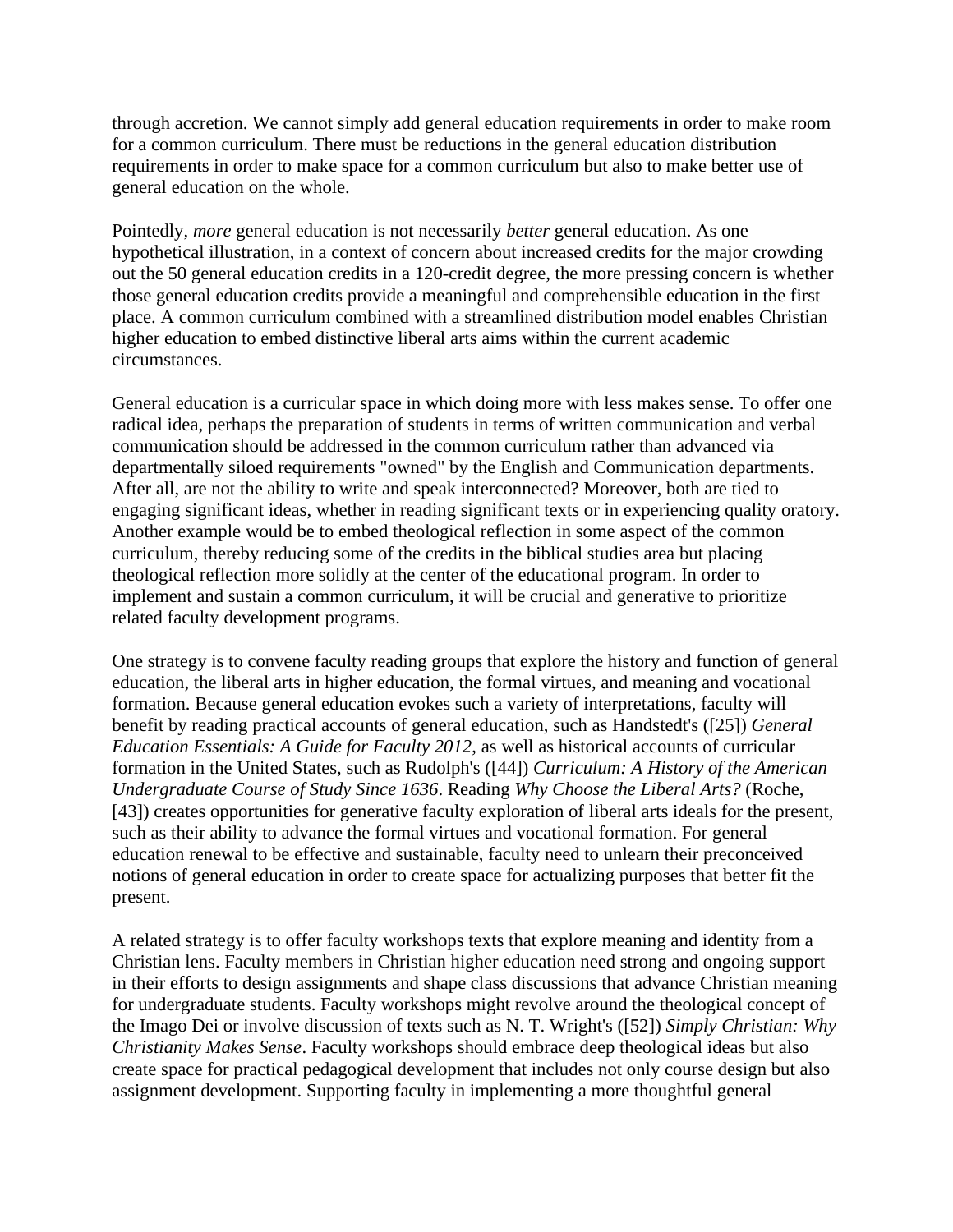education program will require exploration of curricular design in higher education as well as theological exploration. Such resources will benefit not only general education, but also the broader curriculum, given that being excellent Christian teachers and scholars is the ideal in Christian higher education.

The task of renewing our commitment to general education is vital, particularly given its capacity for providing pedagogical space in which to advance aims of a Christian liberal arts education. To advance this intent, we need to cultivate the formal virtues that undergird academic excellence and enable students to consider these virtues in broader Christian context. Moreover, Christian higher education must inspire the meaning and vocational formation that undergird a commitment to both Christian identity and vocation. Infusing general education with a deliberate and inspired vision of the liberal arts and embedding that vision in a thoughtfully crafted delivery model is crucial to the flourishing of Christian higher education and, by extension, to the human flourishing of our graduates.

#### References

*1 Allen, M. J. (2006). Assessing general education programs. San Francisco, CA: Wiley/Jossey Bass.*

*2 Arum, R., & Roksa, J. (2011). Academically adrift: Limited learning on college campuses. Chicago, IL: University of Chicago Press.*

*3 Boyer, E. L. (1987). College: The undergraduate experience in America. Princeton, NJ: Carnegie Foundation for the Advancement of Teaching.*

*4 Boyer, E. L. (1988). General education: The integrated core. [Text of speech delivered as Academic Convocation Address of the University of San Francisco, April 11, 1988], Catalog No: 1000 0000 9298. The Ernest L. Boyer, Sr., Archives Collection, The Ernest L. Boyer Center. Mechanicsburg, PA: Messiah College.*

*5 Boyer, E. L., & Levine, A. (1981). A quest for common learning: The aims of general education. Princeton, NJ: Carnegie Foundation for the Advancement of Teaching.*

*6 Bruni, F. (2015). Where you go is not who'll be: An antidote to the college admissions mania. New York, NY: Grand Central.*

*7 Chopp, R. (2014). Remaking, renewing, reimagining: The liberal arts college takes advantage of change. In R. Chopp, S. Frost, & D. Weiss (Eds.), Remaking college: Innovation and the liberal arts (pp. 13–24). Baltimore, MD: Johns Hopkins Press.*

*8 Clydesdale, T. (2015). The purposeful graduate: Why colleges must talk to students about vocation. Chicago, IL: University of Chicago Press.*

*9 Cohen, A. M., & Kisker, C. B. (2010). The shaping of American higher education: Emergence and growth of the contemporary system (2nd ed.). San Francisco, CA: Jossey-Bass.*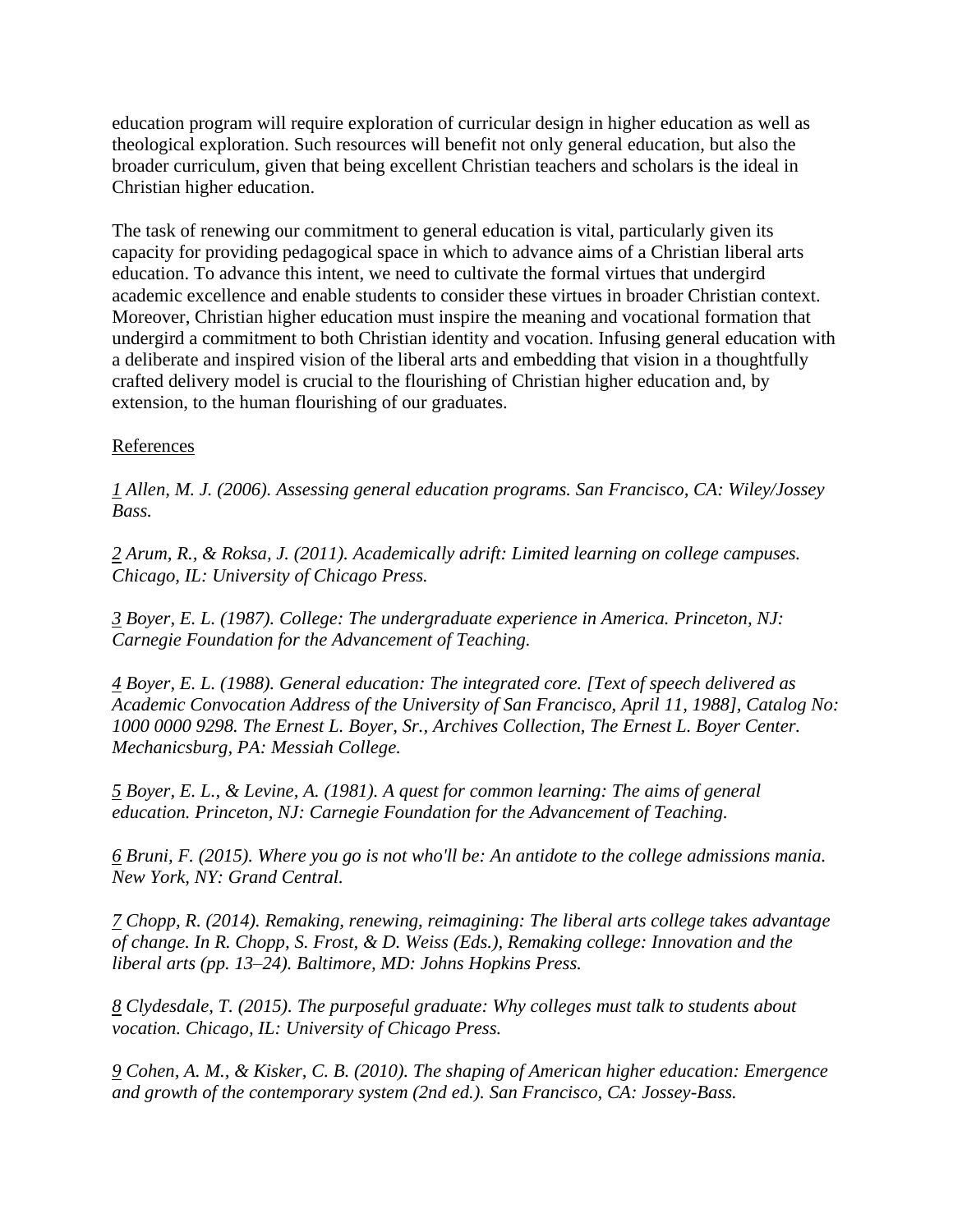*Deresiewicz, W. (2014). Excellent sheep: The miseducation of the American elite and the way to a meaningful life. New York, NY: Free Press.*

*DeMillo, R. A. (2011). Abelard to Apple: The fate of American colleges and universities. Cambridge, MA: MIT Press.*

*Delbanco, A. (2012). College: What it was, is, and should be. Princeton, NJ: Princeton*

*University Press.*

*Dockery, D. (1999). The Great Commandment as a paradigm for Christian higher education. In D. Dockery & D. P. Gushee (Eds.), The future of Christian higher education (pp. 7–16). Nashville, TN: Broadman & Holman.*

*Donoghue, F. (2008). The last professors: The corporate university and the fate of the humanities. New York, NY: Fordham University Press.*

*Eaton, P. W. (2011). Engaging the culture, changing the world: The Christian university in a post-Christian world. Downers Grove, IL: IVP Academic.*

*Fant, G. C. (2012). The heartbeat of Christian higher education: The core curriculum. In D. Dockery (Ed.), Faith and learning: A handbook for Christian higher education (pp. 27–49). Nashville, TN: B&H.*

*Ferrall, V. (2011). Liberal arts on the brink. Cambridge, MA: Harvard University Press.*

*Gaston, P. (2015). General education transformed: How we can, why we must. Washington, DC: Association of American Colleges and Universities.*

*Glanzer, P. L. (2010). Moving beyond value or virtue added: Transforming colleges and universities for redemptive moral development. Christian Scholar's Review 39, 4, 379–400.*

*Glanzer, P. L., & Carpenter, J. (2014). Conclusion: Evaluating the health of Christian higher education around the globe. In J. Carpenter, P. L. Glanzer, & N. S. Lantinga (Eds.), Christian higher education: A global reconnaissance (pp. 277–305). Grand Rapids, MI: Eerdmans.*

*Glanzer, P. L., & Ream, T. C. (2009). Christianity and moral identity in higher education. New York, NY: Palgrave Macmillan.*

*Hacker, A., & Dreifus, C. (2010). Higher education? How colleges are wasting our money and failing our kids—and what we can do about it. New York, NY: Henry Holt.*

*Hahnenberg, E.P. (2010). Awakening vocation: A theology of Christian call. Collegeville, MN: Liturgical Press.*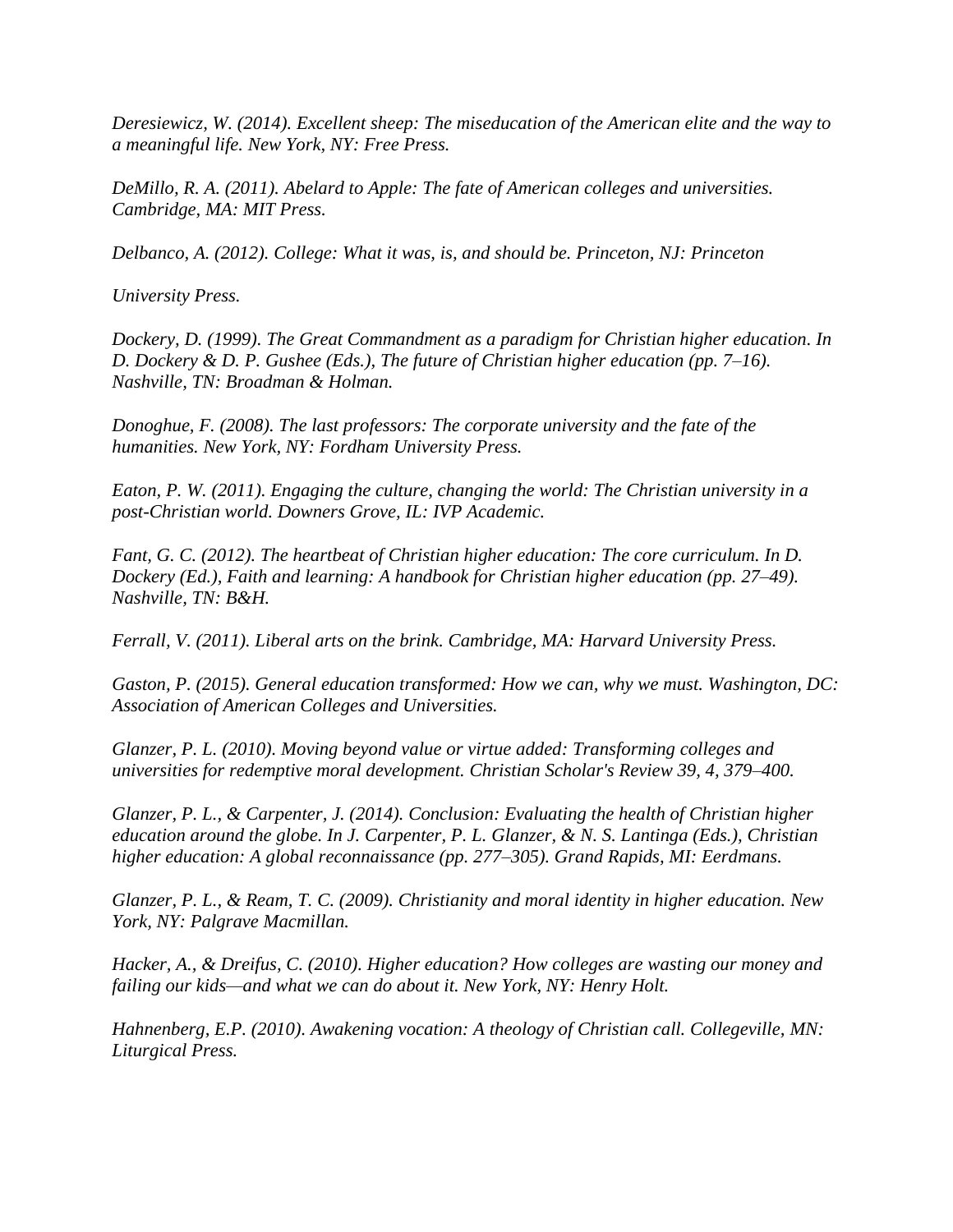*Hanstedt, P. (2012). General education essentials: A guide for college faculty. San Francisco, CA: Jossey-Bass.*

*Hart Research Associates. (2013). It takes more than a major: Employer priorities for college learning and student success. Washington, DC: Author. Retrieved from https://www.aacu.org/sites/default/files/files/LEAP/2013%5fEmployerSurvey.pdf*

*Holmes, A. (1975). The idea of a Christian college (rev. ed.). Grand Rapids, MI: Eerdmans.*

*Hurtado, S. (2007). Linking diversity with the educational and civic missions of higher education. Review of Higher Education, 30(2), 185–196. doi:10.1353/rhe.2006.0070*

*Johnson, D. K., & Ratcliff, J. L. (2004). Creating coherence: The unfinished agenda. In J. L. Ratcliff, D. K. Johnson, & J. G. Gaff (Eds.), New directions for higher education, no. 125: Changing general education curriculum (pp. 85–95). San Francisco, CA: Jossey-Bass.*

*Keeling, R. P., & Hersh, R. H. (2012). We're losing our minds: Rethinking American higher education. New York, NY: Palgrave Macmillan.*

*Keller, G. (2008). Higher education and the new society. Baltimore, MD: Johns Hopkins University Press.*

*Kimball, B. A. (2010). The liberal arts tradition: A documentary history. New York, NY: University Press of America.*

*Kronman, A. T. (2007). Education's end: Why our colleges and universities have given up on the meaning of life. New Haven, CT: Yale University Press.*

*Levine, D. N. (2006). Powers of the mind: The reinvention of liberal learning in America. Chicago, IL: University of Chicago Press.*

*Lewis, H. R. (2006). Excellence without a soul: How a great university forgot education. New York, NY: Public Affairs.*

*Mannoia, V. J. (2000). Christian liberal arts: An education that goes beyond. Lanham, MD: Rowman & Littlefield.*

*Mannoia, V. J. (2014). Christian higher education: An education that liberates. Christian Higher Education, 14(1/2), 89–107. doi:10.1080/15363759.2015.975628*

*Menand, L. (2010). The marketplace of ideas: Reform and resistance in the American university. New York, NY: Norton.*

*National Council for Liberal Education and America's Promise. (2007). College learning for the new global century. Washington, DC: American Association of Colleges and Universities.*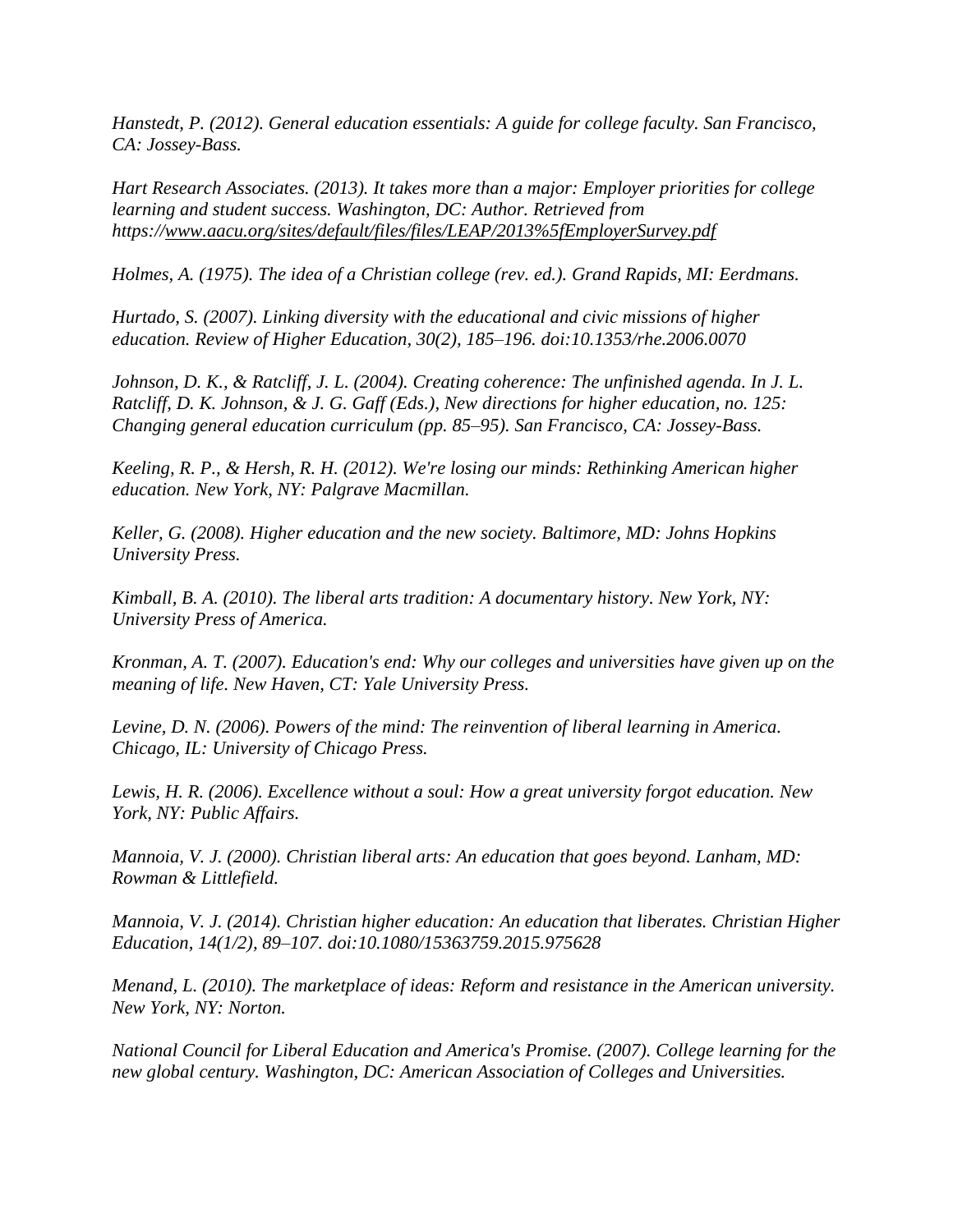*Nelson, M., & Associates. (2000). Alive at the core: Exemplary approaches to general education in the humanities. San Francisco, CA: Jossey-Bass.*

*Nussbaum, M. C. (1997). Cultivating humanity: A classical defense of reform in liberal education. Cambridge, MA: Harvard University Press.*

*Parks, S. (2011). Big questions, worthy dreams: Mentoring emerging adults in their search for meaning, purpose, and faith. San Francisco, CA: Jossey-Bass.*

*Roche, M. W. (2010). Why choose the liberal arts? Notre Dame, IN: University of Notre Dame Press.*

*Rudolph, F. (1977). Curriculum: A history of the American undergraduate course of study since 1636. San Francisco, CA: Jossey-Bass.*

*Sandin, R. T. (1982). The search for excellence: The Christian college in an age of competition. Macon, GA: Mercer University Press.*

*Selingo, J. J. (2013). College (Un)bound: The future of higher education and what it means for students. New York, NY: Houghton Mifflin.*

*Slimbach, R. (1998). Reimagining a distinctively Christian liberal arts education. In D. Glyer & D. L. Weeks (Eds.), The liberal arts in higher education: Challenging assumptions, exploring possibilities (pp. 61–81). Lanham, MD: University Press of America.*

*Sportelli, N. (2015) Liberal arts majors are "the most desirable employees": Boom brands talk road to millennial success. Forbes Magazine. Retrieved on August5, 2015, from http://www.forbes.com/sites/nataliesportelli/2015/04/13/liberal-arts-majors-are-the-mostdesirable-employees-boom-brands-talk-millennial-success/3/*

*Taylor, M. C. (2010). Crisis on campus: A bold plan for reforming our colleges and universities. New York, NY: Knopf.*

*Tsui, A. B. M. (2012). Transforming student learning: Undergraduate curriculum reform at the University of Hong Kong. In P. Blackmore & C. B. Kandiko, Strategic curriculum change: Global trends in universities (pp. 62–72). New York, NY: Routledge.*

*Wells, C. (2014). Renewing our shared purpose: Considering Boyer's general education vision for Christian colleges. Christian Higher Education, 13(1): 43–60.*

*Wright, N. T. (2006). Simply Christian: Why Christianity makes sense. New York, NY: Harper Collins.*

*Zakaria, F. (2015). In defense of a liberal education. New York, NY: Norton.*

**Footnotes**